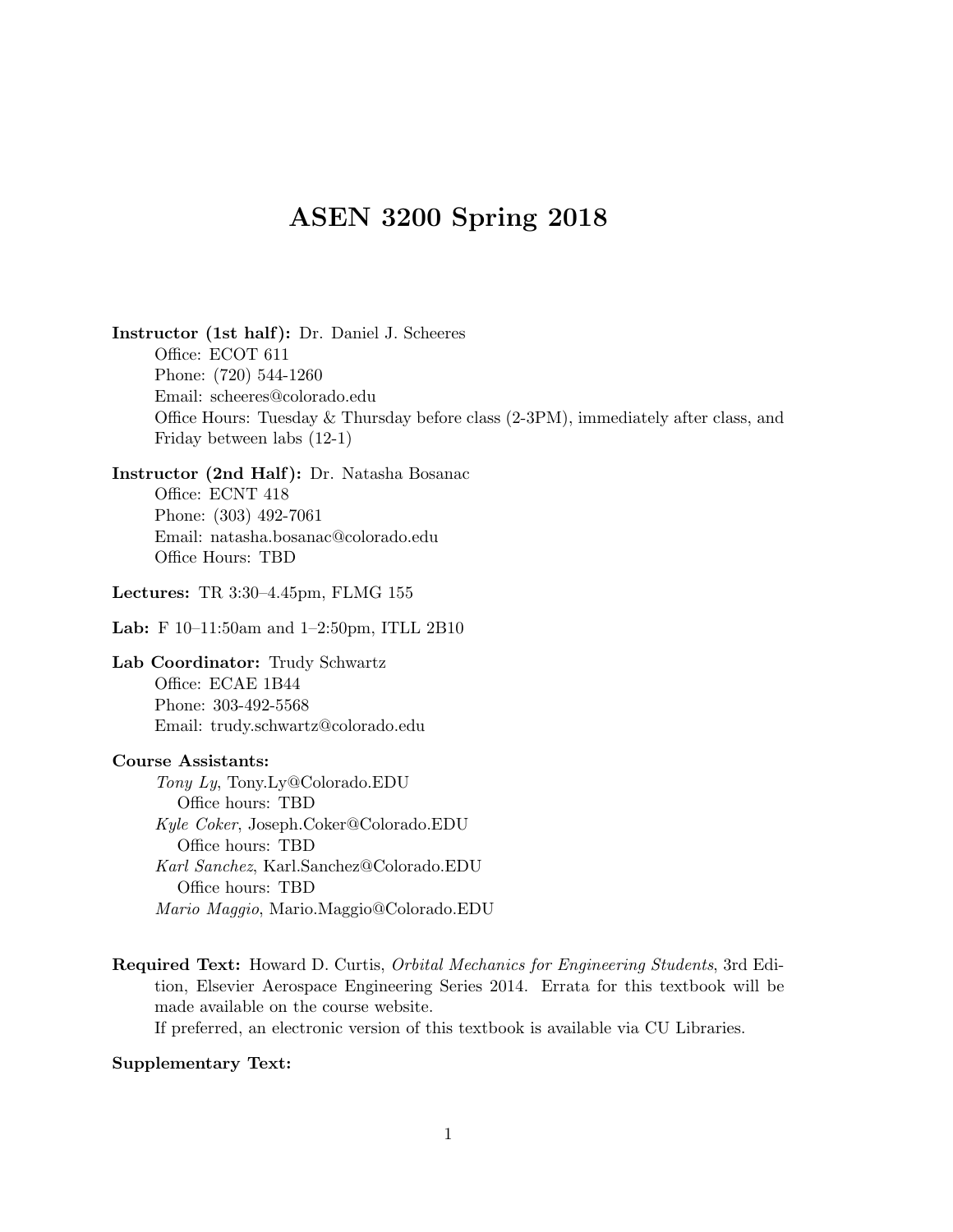- A. Bedford and W. Fowler, Engineering Mechanics: Dynamics, 5th Edition Pearson Prentice Hall, Upper Saddle River, NJ, 2008. See Chapter 20 and Appendix C for an alternate and compressed version of the material in the first half of the course.
- H. Schaub and J. L. Junkins, Analytical Mechanics of Space Systems, 3rd Edition AIAA Education Series, Reston, VA, 2014. Provides an advanced introduction to the material given in this course.
- Larson and Wetz, *Space Mission Analysis and Design*. Provides useful hardware information.

Note: These three textbooks are not required for use in this course.

Prerequisites: ASEN 2003, ASEN 2004, and ASEN 2380, or equivalent

## Course Web Page: http://learn.colorado.edu

Overview and Goals: The first half of the course focuses on dynamics and control of the pointing attitude of spacecraft. Nearly all spacecraft must be accurately pointed to accomplish their mission, yet the natural behavior in orbit is typically uncontrolled tumbling. We will develop a fundamental understanding of these natural 3D rigid body kinematics and dynamics, using this to discuss common methods of passive and active attitude control. Attitude sensor and actuator technology will be investigated, as well as common ways of representing and determining attitude. On the topic of rigid body kinematics, the goal is to make the student comfortable with a small sub-set of attitude representations such as the DCM and the 3-2-1 Euler angles, and make them at least aware of other set of coordinates such as other Euler angle sequences and the Euler parameters (quaternions). On the topic of rigid body dynamics, the goal is to expose the students to repeated uses of Euler's equation and the angular momentum vector to develop the system equations of motion. On the topic of control, the goal is to show the students how simple open-loop and closed-loop flow diagrams can be created, and how to sue the frequency space modeling methods to develop single-input-singleoutput linear controls. This is applied to 1-D constrained rotational motion only.

Lab experiments will be conducted to measure spacecraft mass properties, understand the operation of gyroscopic instruments, and design feedback control to achieve precise spacecraft pointing. In these labs the goal is for students to receive hands-on opportunities to see the complex dynamic interactions that can occur with spinning rigid bodies, or even gyroscopic systems.

In the second half of the course, students will learn the characteristics of the motion of a system of particles with emphasis on the two-body problem which is a good approximation for the motion of a low- Earth orbiter. We will study the motion of a spacecraft under the influence of gravitational perturbing forces due to the Earth and n-body perturbations such as the sun and moon. Also, the perturbations caused by atmospheric drag, and solar radiation pressure will be considered. In addition to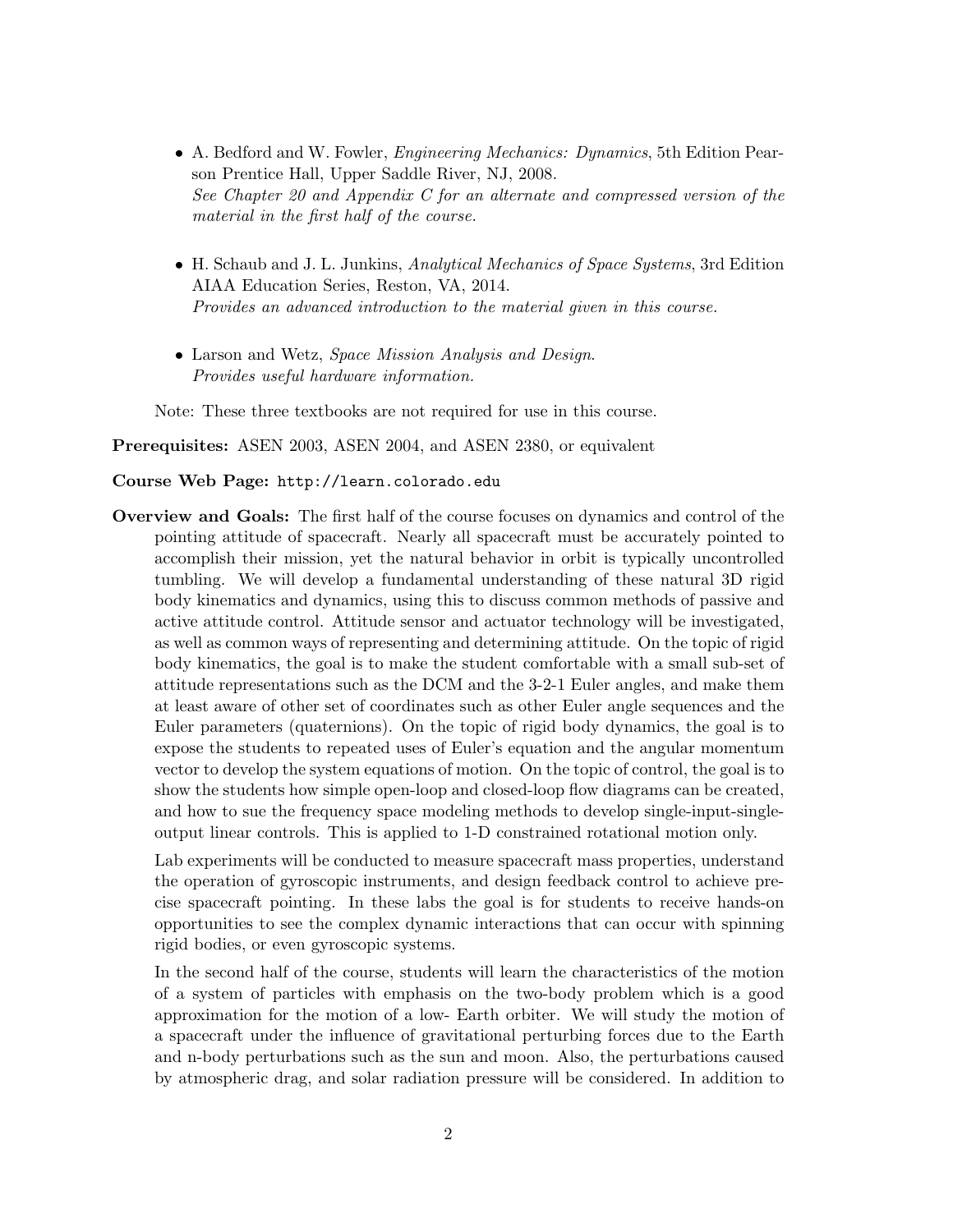studying the motion, we will look at ways to determine the ephemeris or trajectory of a satellite from observations. Finally we will study aspects of designing an Earth orbiting and/or interplanetary mission.

The lab will involve a combination of Matlab and Satellite Tool Kit (STK), e.g. students will be asked to solve a problem with STK, verify the solution, and/or use data generated by STK in a follow-on application. The objective here is to teach the students how to determine if a result from off the shelf software is reasonable. A primary complaint of employers is that recent graduates often believe whatever comes out of 'blackbox software' even when results are obviously unreasonable. When completed with the orbit portion of the class the student should be somewhat proficient with STK and more skilled in the use of Matlab. They will understand the basics of orbital motion and attendant perturbations as well as mission design and preliminary orbit determination techniques. They will be able to solve problems on these subjects using both their analytical and computer skills.

- Class Format: The first half of the course will focus on attitude dynamics, led by Professor Scheeres. The second half is devoted to orbital mechanics and is led by Professor Bosanac. Each section has a similar format:
	- Twice-weekly lectures on Tuesday and Thursday
	- Two laboratory sections each Friday. Lab experiments will be conducted on Fridays and written reports will generally be due a week and a half later. Any collaborations with other lab groups including shared diagrams or extensive discussion of results must be acknowledged at the end of your report. Copying text or answers from another group with or without their permission constitutes cheating and will result in a zero grade for the lab. A repeated instance of cheating will result in an F for the course.
	- Reading assignments are given weekly.
	- Half-way through each section a **Quiz** will be held, covering the lecture and reading material covered thus far. Quizzes are to be completed individually. Any type of collaboration or copying on a quiz constitutes cheating and will result in an F for the course. If you have quiz grading issues, you must see the appropriate instructor within 2 weeks of having the quiz returned to you.
	- Homework will be assigned each week intervals and is due at the beginning of class on Tuesdays in general, unless otherwise specified. Collaboration with others on homework is acceptable, but line-by-line copying of someone else's homework is cheating, and will result in a grade of zero for that assignment. A repeated instance of cheating will result in an F for the course.
	- Final Exams are held at the end of each of the two sections of the course. Check with the attitude section instructor on the attitude final exam. The orbital exam is during the regular class final exam period. Any type of collaboration or copying on an exam constitutes cheating and will result in a zero grade for the exam. A repeated instance of cheating will result in an F for the course.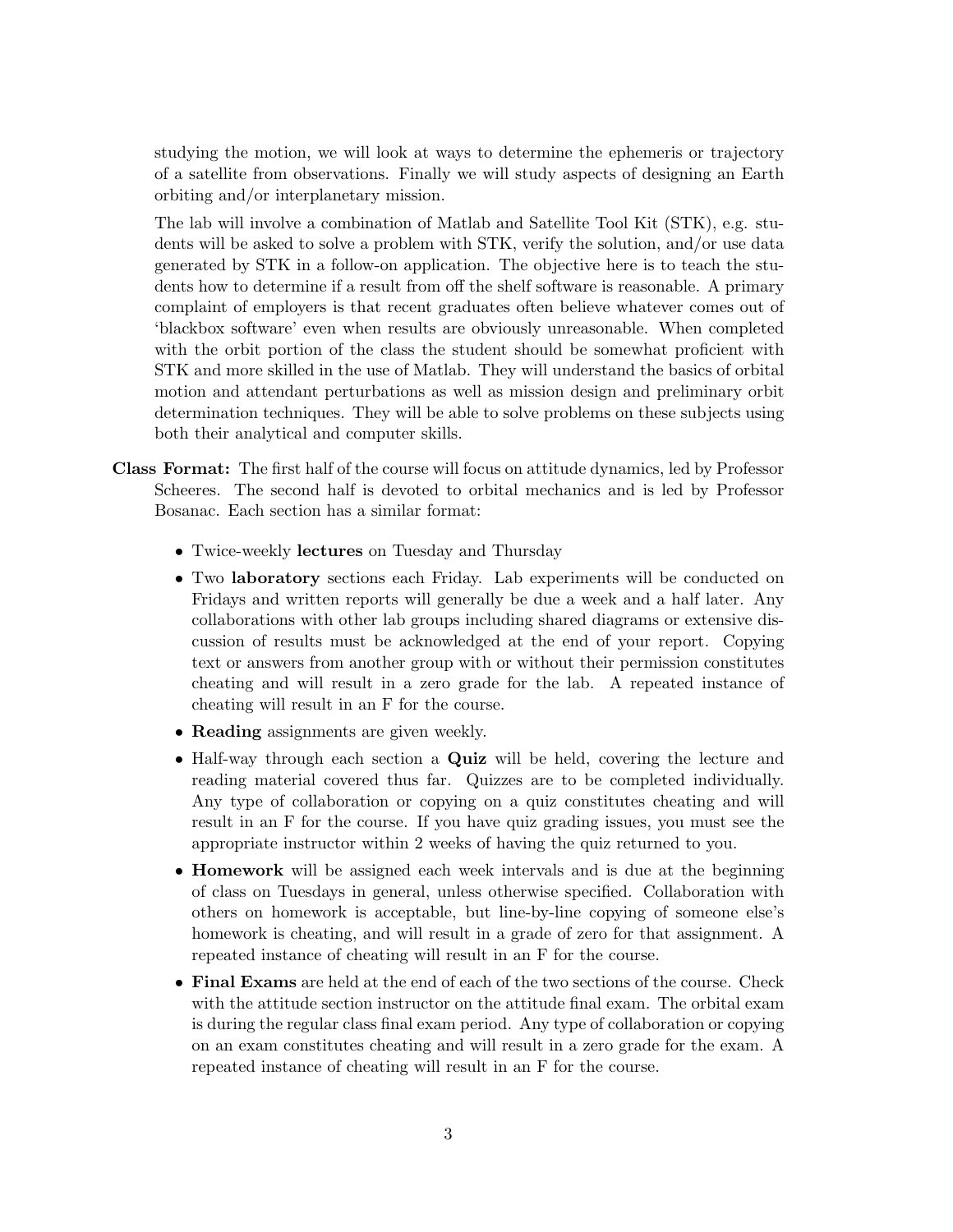Homework Policy: Please note the following policies regarding completing and turning in your homework:

- For grading purposes, homework is considered part of the group grade and only contributes to the total grade when the individual work is C or better.
- Collaboration is permitted on homework. You may discuss the means and methods for formulating and solving problems and even compare answers, but you are not free to copy someone's assignment. Copying material from any resource (including solutions manuals) and submitting it as ones own is considered plagiarism and is an Honor Code violation. Remember, the less you think about the problems yourself, the less you actually learn, and the more difficult it will be to succeed on exams.
- Homework solutions must demonstrate an understanding of the principles involved by including diagrams, using correct notation and terminology, explaining the approach, showing the key steps to obtaining the solution, and outlining the answer with proper units. These problem solving steps are critical for developing problem formulation skills.
- Always submit work with a professional appearance. Neatness, clarity, and completeness count.
- If you must miss class for an excused absence, you may submit your homework early. Late assignments are not accepted without prior instructor approval. If you know in advance that you must miss a homework due date or lab, send your instructor an e-mail or voice mail to make arrangements.
- Although each homework assignment will have several problems, all problems may not be graded. However, solutions will be provided to you for all the problems.
- If you believe that your homework was graded incorrectly, you have 2 weeks from when it is handed back to ask for a regrade. To ask for a regrade, you must attach a cover page describing what you think the error in grading was, and hand it in with your complete homework package from that problem set to a course CA or instructor.
- Class Attendance: You are expected to attend class. If you need to miss a lecture, it is your responsibility to catch up on the material. Don't go to the instructor to catch up on missed material, speak with class mates and get the notes from them. Campus policy regarding religious observances requires that faculty make every effort to reasonably and fairly deal with all students who, because of religious obligations, have conflicts with scheduled exams, assignments or required attendance. If you cannot attend a regularly scheduled class, it is up to the student to catch up on the missed material. If you cannot take an exam on a particular day, please let the instructor know at the time the exam is being scheduled.
- Make-Up Policy: There are no make-up homework assignments. If you miss the assignment, you get a zero for it. If you can't make a quiz or exam for a pressing reason,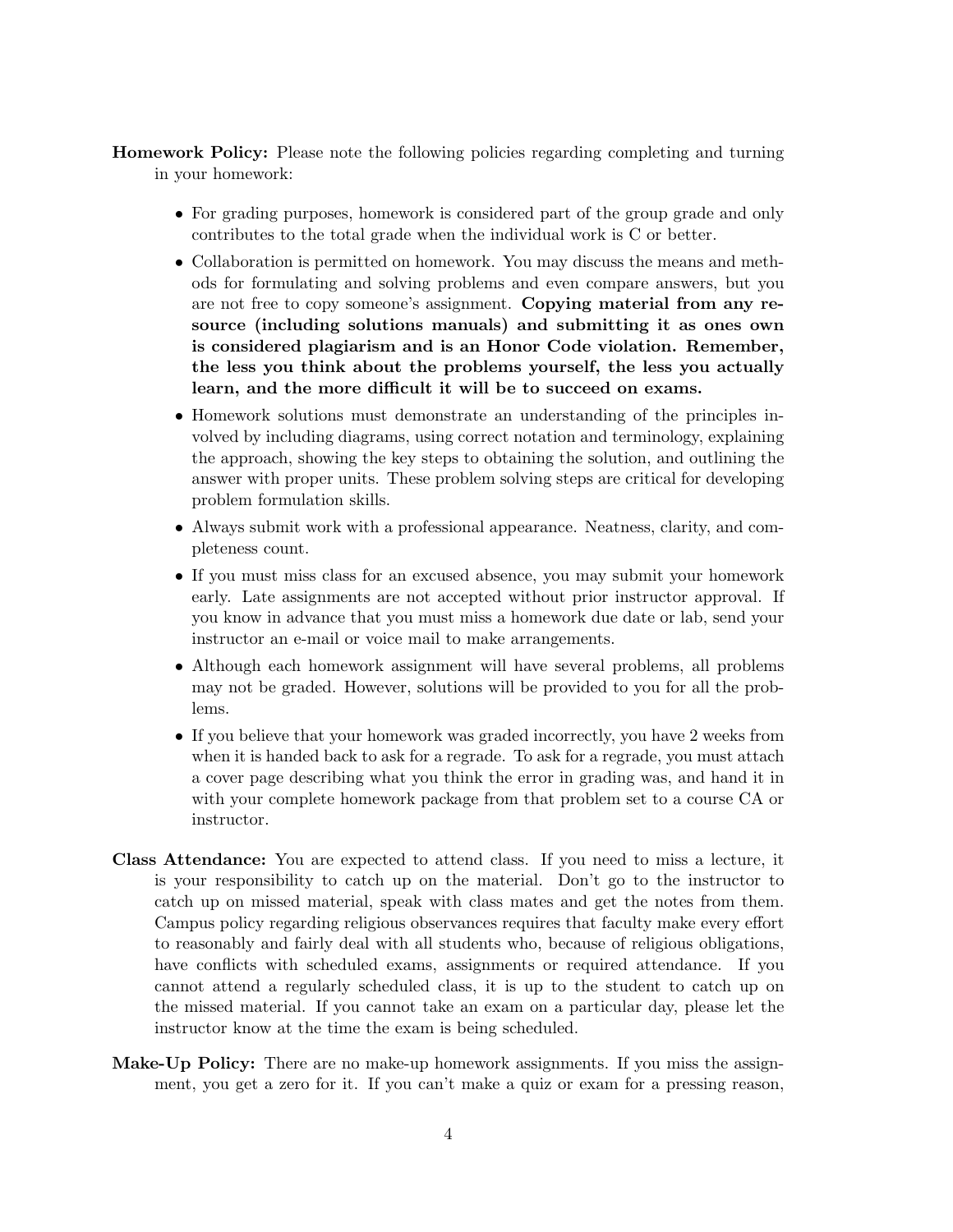you need to contact the instructor one week prior to the exam date. If you can't take the exam for some emergency reason, you still need to notify the instructor prior to the exam. Without prior consent, there will be no make-up exams.

Grading Policy: In an effort to ensure that each student leaves the class with a fundamental understanding of the topics covered in this course, the final grades will be heavily weighted on each student's individual performance. That is, if a student does not pass the individually graded aspects of the course, he/she will not pass the class overall. Keeping this in mind, the final grades will be determined as showing in Tables 1 and 2.

| All Homework               | 15%   |
|----------------------------|-------|
| Orbit Quiz                 | 10%   |
| Orbital Final Exam         | 15%   |
| Attitude Quiz              | 10%   |
| <b>Attitude Final Exam</b> | 15%   |
| Lab Experiments            | 30%   |
| Research Projects          | $5\%$ |

Table 1: Course Grade Percentages if the student achieves an overall grade of C or better on all exams.

| Orbit Quiz          | 20%    |
|---------------------|--------|
| Orbital Final Exam  | $30\%$ |
| Attitude Quiz       | 20%    |
| Attitude Final Exam | $30\%$ |

Table 2: Course Grade Percentages if the student achieves an overall grade less than a C on all exams.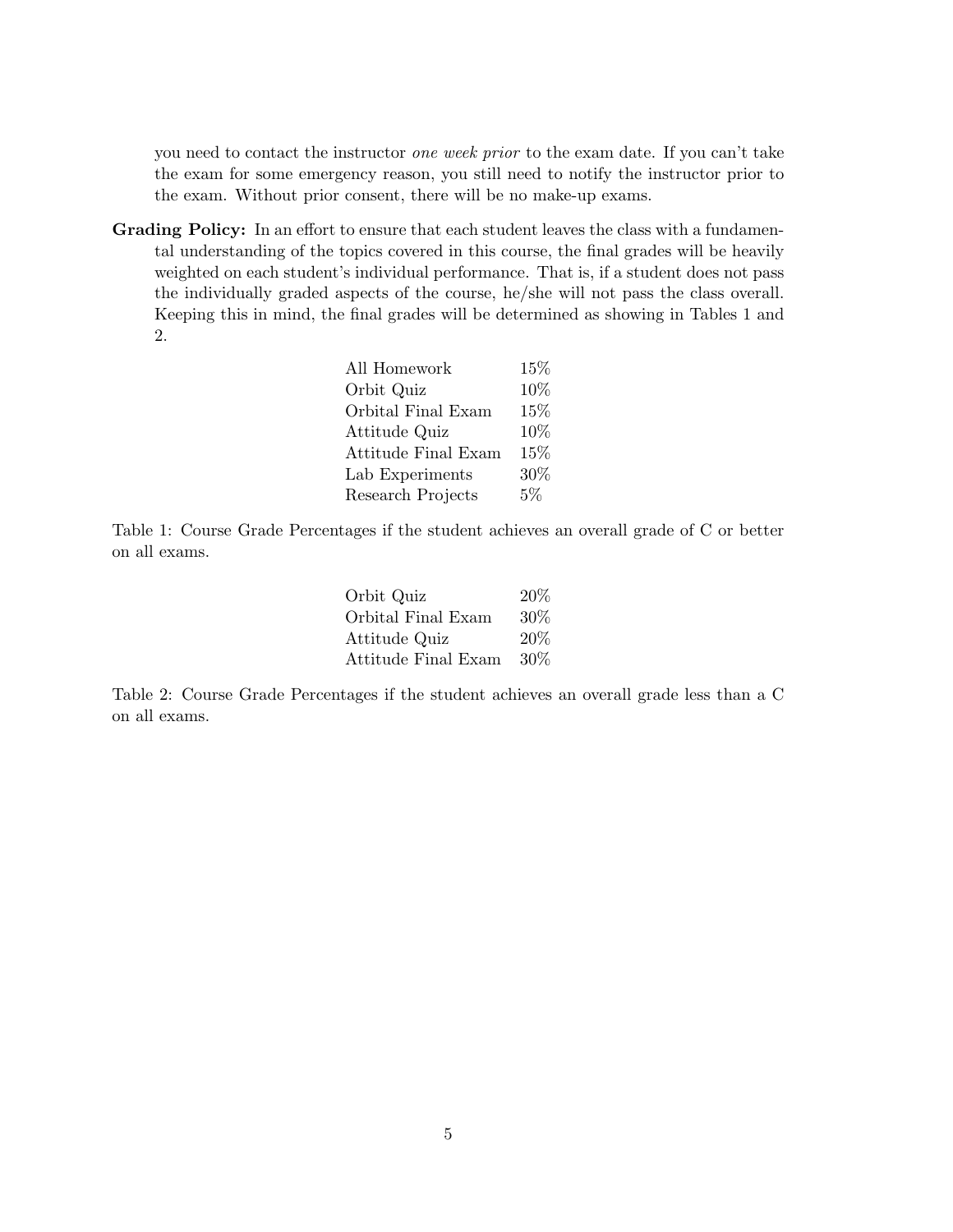- Accommodation for Disabilities If you qualify for accommodations because of a disability, please submit to your professor a letter from Disability Services in a timely manner (for exam accommodations provide your letter at least one week prior to the exam) so that your needs can be addressed. Disability Services determines accommodations based on documented disabilities. Contact Disability Services at 303-492-8671 or by email at dsinfo@colorado.edu. If you have a temporary medical condition or injury, see Temporary Injuries guidelines under the Quick Links at the Disability Services website and discuss your needs with your professor.
- Religious Holidays Campus policy regarding religious observances requires that faculty make every effort to deal reasonably and fairly with all students who, because of religious obligations, have conflicts with scheduled exams, assignments or required attendance. In this class, please alert the instructors about any possible conflicts you potentially foresee during the first week of class. Early knowledge of possible conflicts will enable us to plan appropriately with you.
- Classroom Behavior Students and faculty each have responsibility for maintaining an appropriate learning environment. Those who fail to adhere to such behavioral standards may be subject to discipline. Professional courtesy and sensitivity are especially important with respect to individuals and topics dealing with differences of race, color, culture, religion, creed, politics, veteran's status, sexual orientation, gender, gender identity and gender expression, age, disability, and nationalities. Class rosters are provided to the instructor with the student's legal name. I will gladly honor your request to address you by an alternate name or gender pronoun. Please advise me of this preference early in the semester so that I may make appropriate changes to my records. For more information, see the policies on classroom behavior and the student code.
- Sexual Misconduct, Discrimination, Harassment and/or Related Retaliation The University of Colorado Boulder (CU Boulder) is committed to maintaining a positive learning, working, and living environment. CU Boulder will not tolerate acts of sexual misconduct, discrimination, harassment or related retaliation against or by any employee or student. CU's Sexual Misconduct Policy prohibits sexual assault, sexual exploitation, sexual harassment, intimate partner abuse (dating or domestic violence), stalking or related retaliation. CU Boulder's Discrimination and Harassment Policy prohibits discrimination, harassment or related retaliation based on race, color, national origin, sex, pregnancy, age, disability, creed, religion, sexual orientation, gender identity, gender expression, veteran status, political affiliation or political philosophy. Individuals who believe they have been subject to misconduct under either policy should contact the Office of Institutional Equity and Compliance (OIEC) at 303-492- 2127. Information about the OIEC, the above referenced policies, and the campus resources available to assist individuals regarding sexual misconduct, discrimination, harassment or related retaliation can be found at the OIEC website.
- Honor Code All students enrolled in a University of Colorado Boulder course are responsible for knowing and adhering to the academic integrity policy of the institution. Violations of the policy may include: plagiarism, cheating, fabrication, lying, bribery,